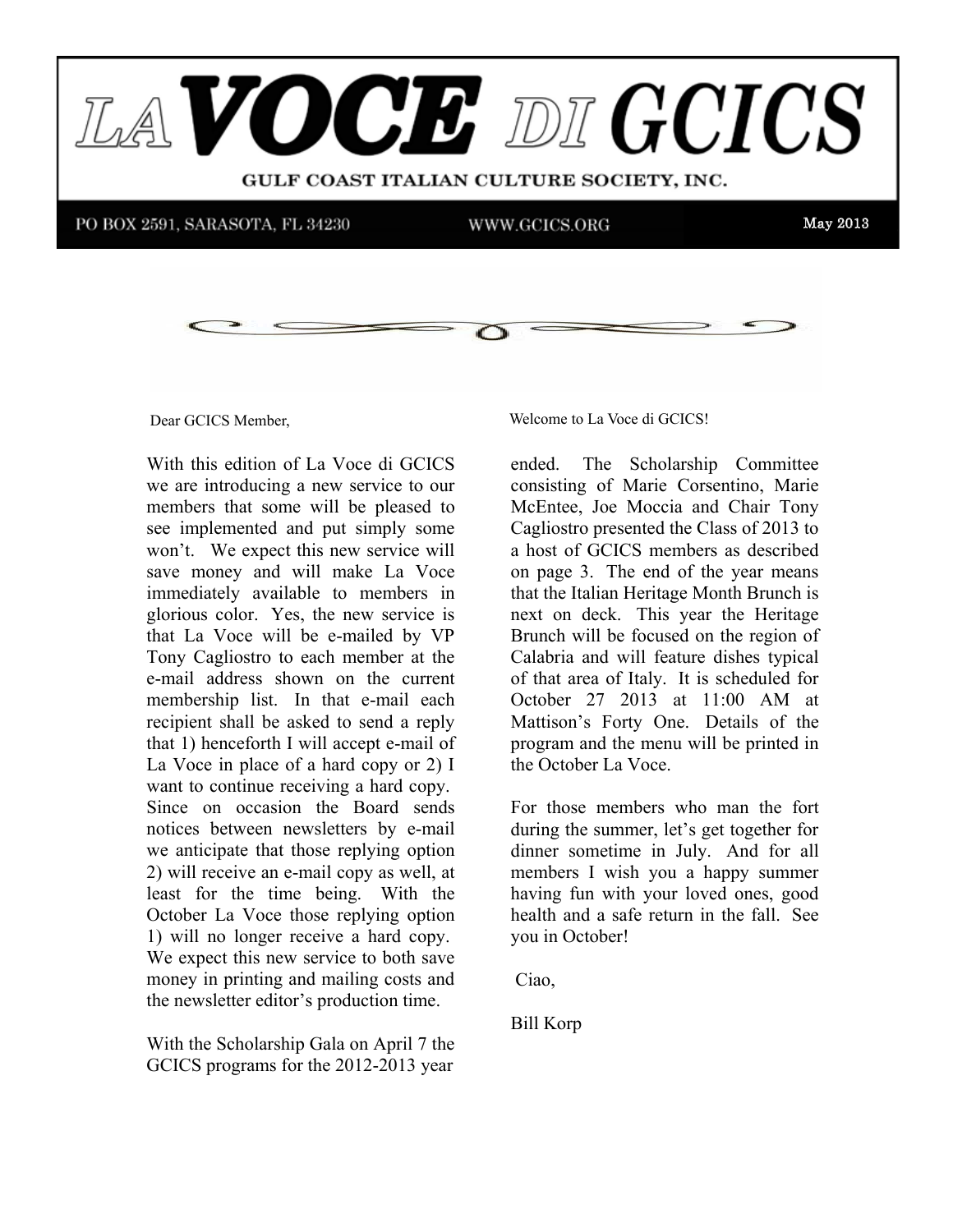## **REVIEW OF PAST EVENTS**

### **EDITH ZARA MEMORIAL SERVICE**

Text: Mary Palmer Picture: Ellen Roderick



On Tuesday, March 26, the GCICS sponsored a Memorial Service for our dear departed board member and friend, Edith Zara. While her daughter Deborah and family had planned to come to Sarasota Easter week to be with their father, he became ill while in California. But Deborah, her husband, and 3 sons flew to Sarasota to attend our Service anyway.

 It was a beautiful event. Most people rose to speak about Edith and her many contributions to the GCICS and also to Tony, who was by her side in all events. Edith was one of the original members of our Society and served it well in many ways. She and Tony hosted our Annual Picnic and Baseball event for years. Edith was open to new ideas and helpful in many ways. She and Tony were generous to our society,

giving of themselves and donating to scholarship year after year!

 We were pleased that Edith's grandsons were there to hear people speak so highly of their grandparents. Coming from people outside the immediate family must have had a great impact on them.

 Deborah would like to thank all members who attended the service.

 It is the policy of the GCICS to honor all officers and board members, present and past, with a Memorial Service. On occasion, it is held in conjunction with the deceased's family. Several members brought cookies and cakes, adding to the light refreshments provided by GCICS. It was a beautiful, traditional event which we are proud to sponsor. Those who attended were glad to have shared in remembering our dear colleague and friend, Edith Zara.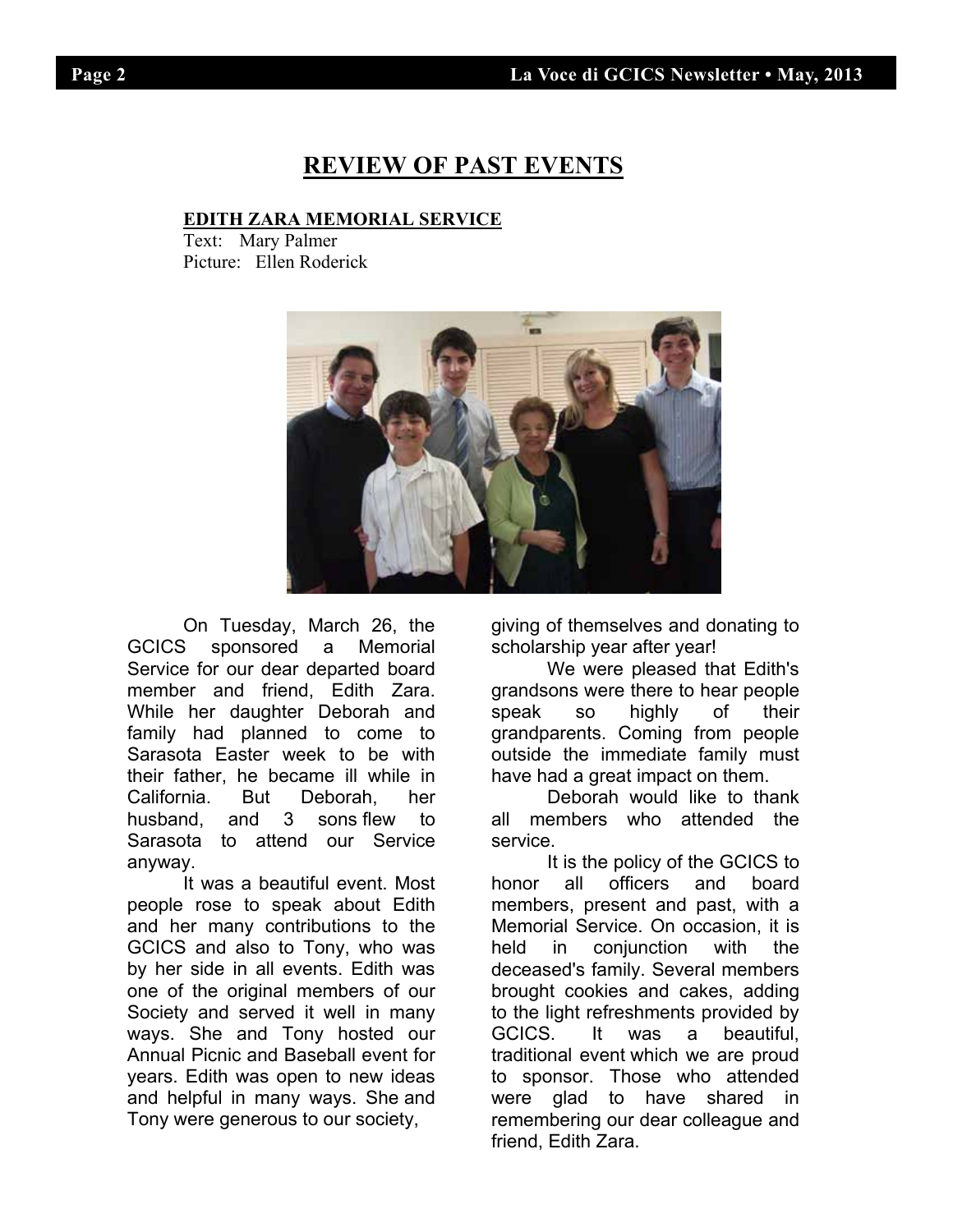#### **THE SCHOLARSHIP DINNER-DANCE GALA**

Text: Tony Cagliostro Photo: Pasqual Astore

At a festive Dinner-Dance Gala, held on Sunday April 7 at Mattison's Forty-one, seven local Italian American high school seniors were awarded \$1,000 merit scholarships by the Gulf Coast Italian Culture Society (GCICS). This event is the highlight of our annual season of activities. Everything was marvelous! The food was delicious and of gourmet quality while the service was efficient and smooth. Music by Bruce Shelly and vocalist Sharon brought everyone to the dance floor.

The society's scholarship awards will be paid jointly to the recipient and to the college or university at which each will be registered. GCICS' selection criteria, besides some Italian heritage, include the requirement for a minimum un-weighted GPA of 3.5 and an SAT combined score of 1200 or better or a composite ACT score of at least 25. Applicants must also submit an essay, not to exceed 500 words on the Society's specified topic, and

demonstrate significant extra-curricular school and community involvement.

Vice President Anthony Cagliostro awarded the scholarships. The recipients, in alphabetical order and the high schools each attends are: Zachary A. Carroll, Venice H.S.; Cristina A. Chiodi, Riverview H.S.; Kade P. Cicchella, Lemon Bay H.S.; Aeron DeGroat, North Port H.S.; Andrew C. Micciche, Venice H.S.; Alyssa G. Smith, Lakewood Ranch H.S.; and Zachary D. Zofrea, Bayshore H.S. After the award, Zachary D. Zoffrea read his winning essay about Francesco Vigo.

GCICS president, William R. Korp, Esq. in after dinner remarks to some sixty participants, both Society and student family members, noted that the objective of the Society's scholarship program is to support future leaders of our community. This objective is well on the path of being realized through the excellence of the award recipients.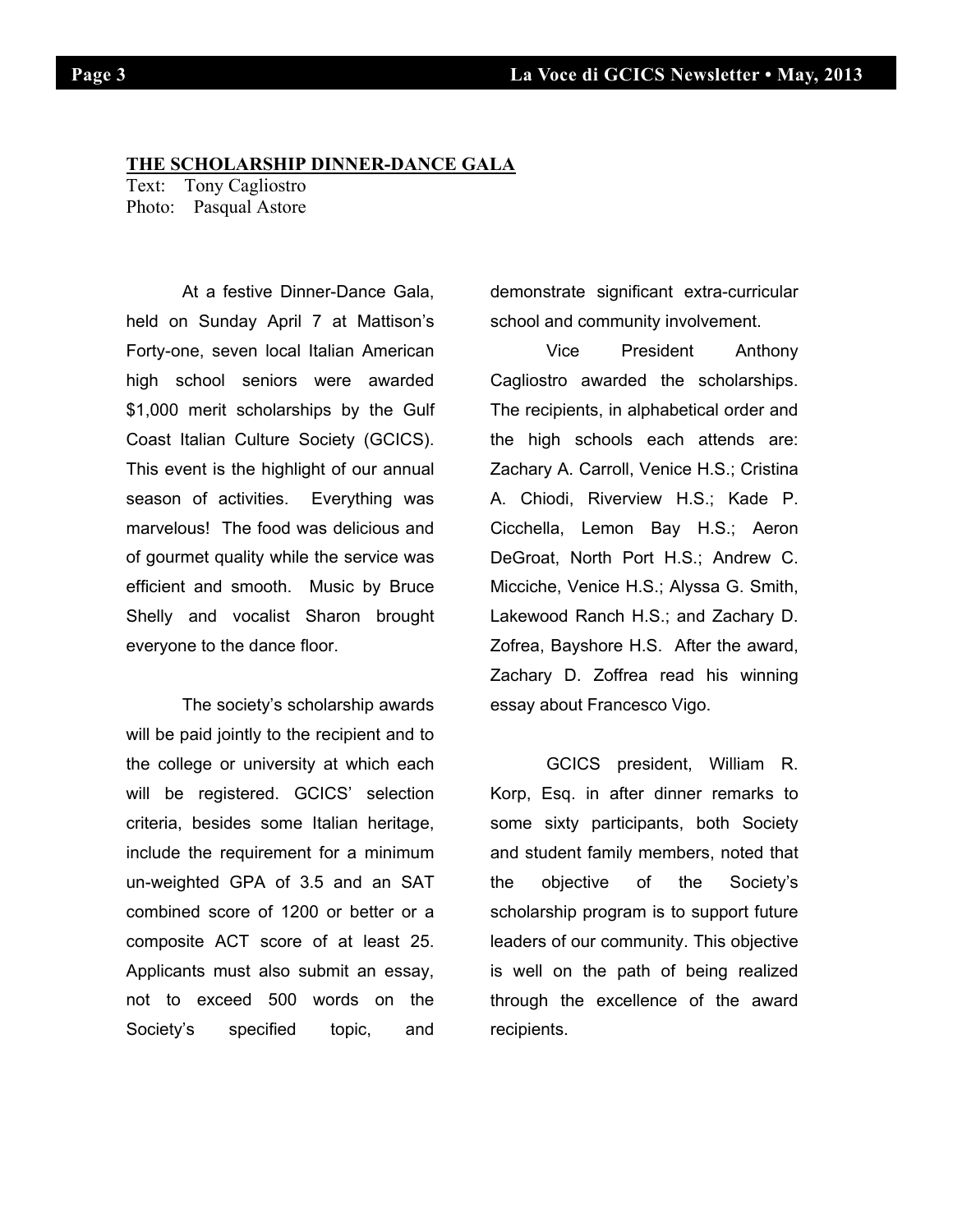I



Kade P. Cicchella **Lemon Bay HS** 



Zachary D. Zofrea<br>Bayshore HS



Andrew C. Micciche **Venice HS** 



Aeron C. DeGroat North Port HS

Zaehary A. Carroll Venice HS

**GCICS Scholarship Gala, 7 Scholarship Recipients** Mattison's 41, April 7, 2013, Photos by Pat Astore

Cristina A. Chiodi

**Riverview HS** 

Alyssa G. Smith

**Lakewood Ranch HS**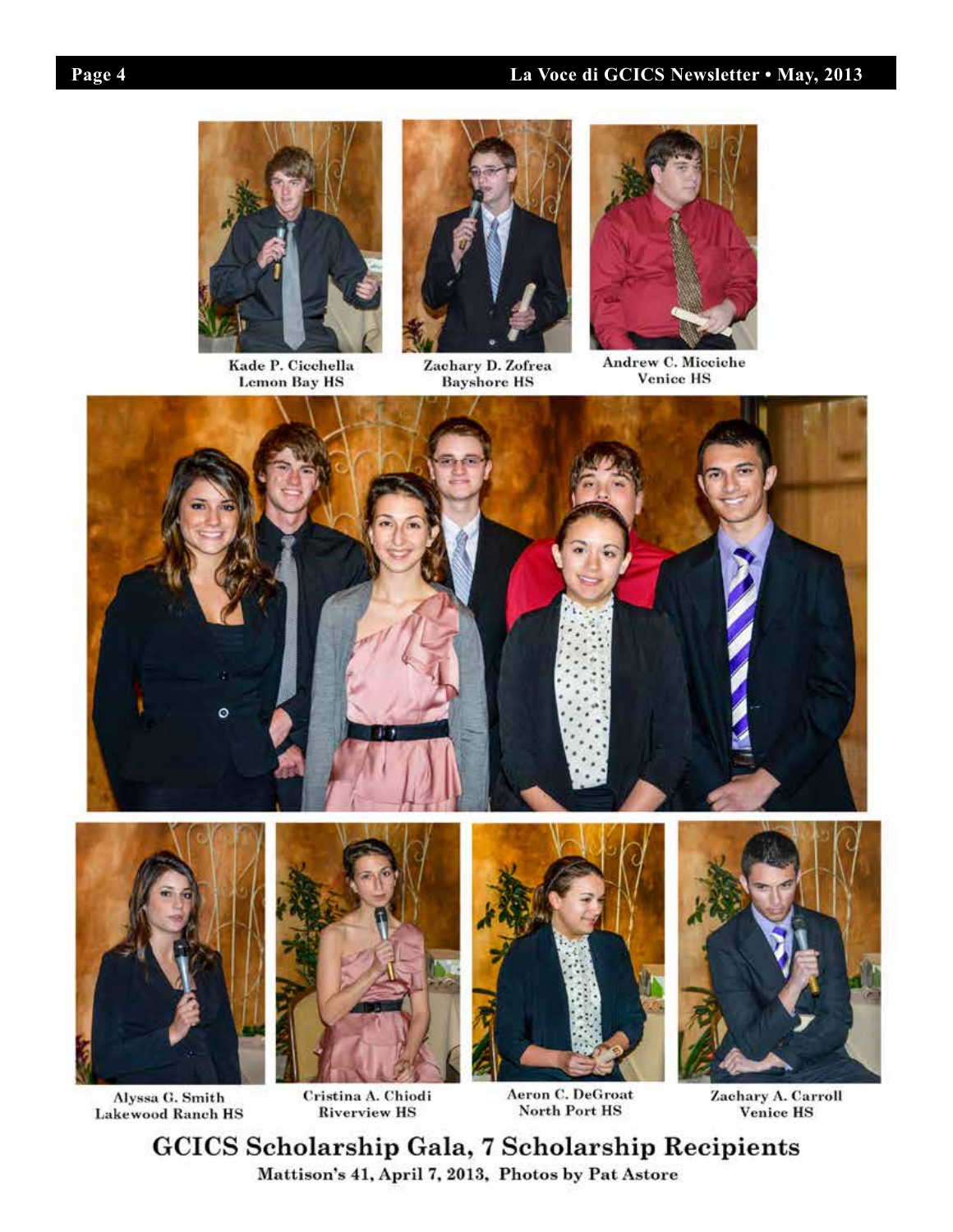

Joan Fontana Schwartz loves her Italian heritage. Both her maternal and paternal grandparents were born in Italy and immigrated to the United States at the turn of the previous century. She moved to Sarasota from Annapolis, MD where her husband and she lived for 35 years. She has an M. F. A. in Acting from Catholic University, Washington, D.C. . Both her graduate and undergraduate degrees are in theatre. She acted, taught traditional school, and built and administrated a Montessori school. She worked beside her husband in his medical office in Annapolis. Joan has one child, a daughter, who is planning a wedding next spring. Joan loves languages and has studied French extensively and within the last 5 years has been studying Italian. She and her husband lived in London for a year during which time Joan became certified to teach English as a Foreign Language and at the same time fulfilled a dream to study Italian in Italy (in Siena). She has travel to Italy frequently and would like to become a fluent speaker and continue her studies in both Italian and French here in Sarasota.



Deborah Zara Kobylt grew up Italian in New Jersey. Deborah is the daughter of the late Edith Zara, a former board member of GCICS. Currently her father, Tony, is staying with her in her home. She married her husband John and together they have three wonderful sons. The boys are still in school, and their names are Justin, Jordan, and James. The family is currently living in Los Angeles, California.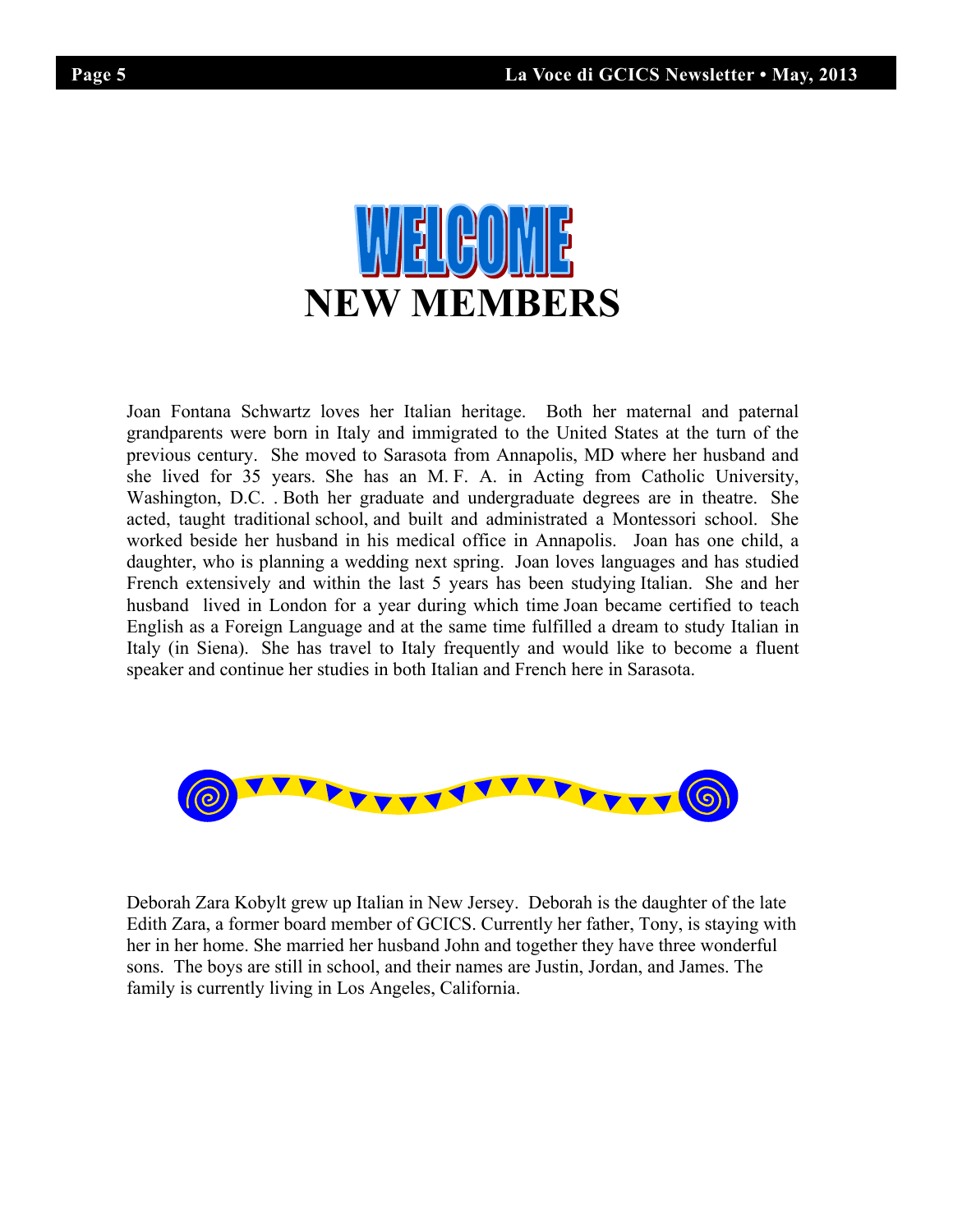

- October 27, 2013: Italian Heritage Celebration Welcome Back Brunch Mattison's 41 at 11:00 AM
- November 16, 2013: Picnic at Spicola's home on Casey Key
- November 20, 2013: Dinner Club
- December 14, 2013: Christmas Party at the home of Mary Rinaldi and Jack Norman
- January 10, 2014: Town Hall Meeting and a Movie
- January 15, 2014: Dinner Club
- January 25, 2014: Bring A Dish at the home of Connie Campisi
- February 2014: Valentine's Dinner Dance: Date and Place **TBA**
- February 19, 2014: Dinner Club
- February 21, 2014:  $20^{th}$  Century Italian Art Lecture by Kate Korp
- March 4, 2014: Culture Trip and Lunch
- March 7, 2014: Woman's History Month Lecture by Dr. Joe Polizzi on famous Italian Woman
- March 19, 2014: St. Joseph Day Dinner: Place **TBA**
- April 6, 2014: Scholarship Dinner-Dance Gala: Place **TBA**
- April 16, 2014: Dinner Club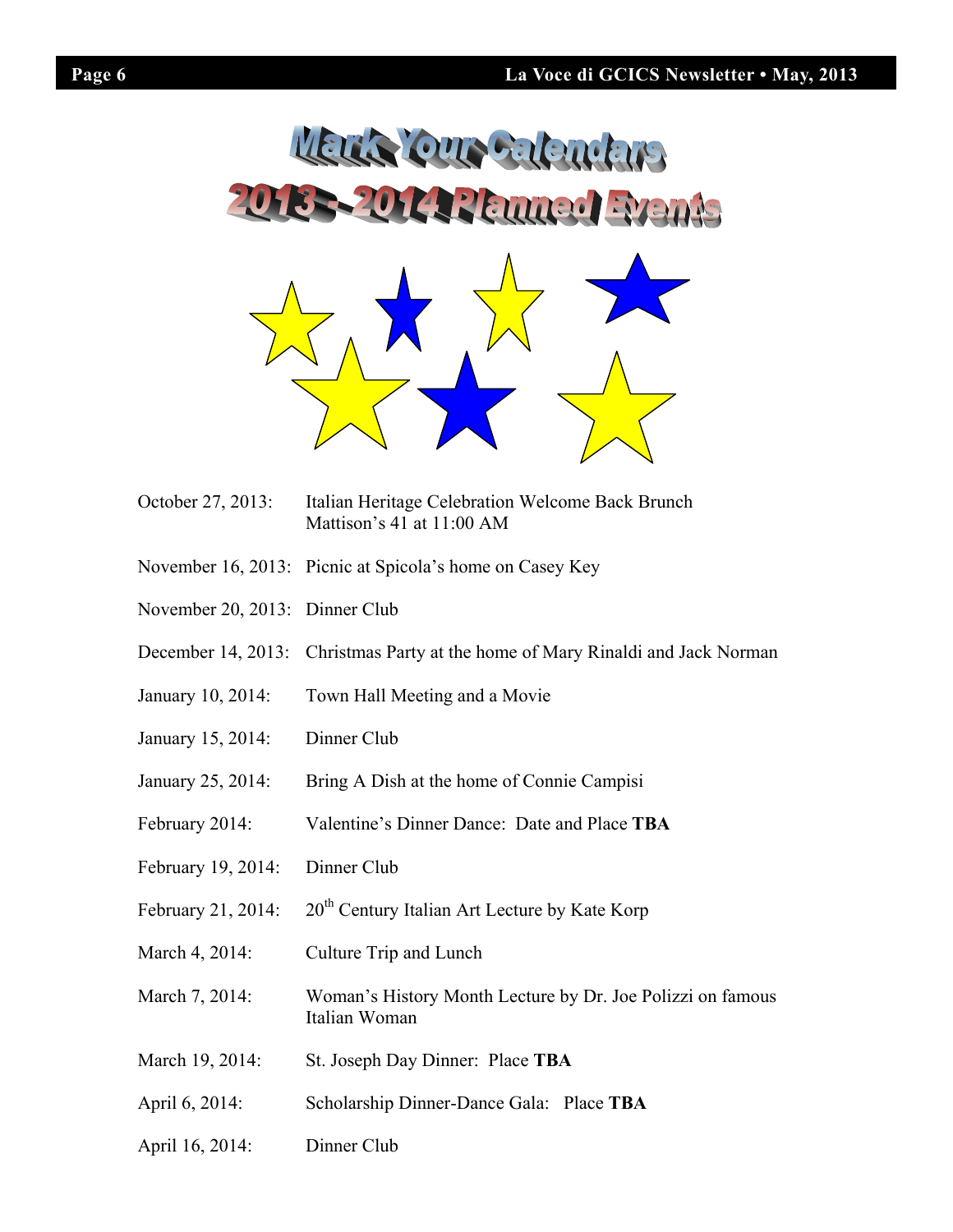**From the Sunshine Lady – Islaming the Sunshine Lady – Islaming Construction**<br> **From Sunshine Lady – Islaming the Sunshine Lady – Islaming Construction OFFICERS/DIRECTORS President:**  William Korp **wrkorp@comcast.net Vice President:** Anthony Cagliostro itamac2@gmail.com **Treasurer:**  Anthony Esposito AE1943@yahoo.com **Secretary:**  Ellen Roderick, PhD itrain@erols.com **Fundraising**  Joseph Moccia marymoccia@verizon.net **Publicity & Public Relations**  Angela Del Vecchio Lerner Adlerner2@verizon.net **Membership:** Robert Amedeo bobnatamedeo@comcast.net **Newsletter Editor:** Mary Rinaldi maryfrinaldi@yahoo.com **Scholarship:** Anthony Cagliostro gcicscholar@gmail.com **Social & Cultural:** Carmella Campisi 739carmella@comcast.net **Sunshine Lady:**  Isabel Istorico Isabelistorico585@comcast.net

Fcoppa35@aol.com a Novak<br>essaitalia@amail.co principessaitalia@gmail.com<br>Advisor: **Directors at Large:**  Pasquale Astore pta@21stcenturyinternational.com Frank Coppa **Patricia Novak Advisor:**  Aida LaBrutte steveaida@aol.com

#### **Past Presidents**

| Joseph Raffaele, PhD | 1988-1992 |
|----------------------|-----------|
| Gabriella Thurston   | 1993-2001 |
| Patrick Corsentino   | 2001-2004 |
| Arthur Castraberti   | 2004-2006 |
| Marie Corsentino     | 2007      |
| Mary Amabile Palmer  | 2008-2010 |



heta ising I am deeply moved and humbled by the wonderful, warm and special Moccia  $\omega$ honored to have been there with my family. We were so touched to see how much mom meant to each and every friend and member there, and while it made me proud, it also made me sad that she is gone from here. But she is clearly remembered by everyone for her hard work and sweetness, and I will always carry that with me.

> Please keep me posted on everything that is going on with the club, particularly information on the scholarship again. You all do wonderful work there and in my own way I would like to stay connected with all of you. Also, dad is improving and we showed him the video of your wonderful memorial when we arrived home yesterday. He was so pleased and felt very happy.

> Thank you again. Please feel free to give my sincere "thanks" in your bulletin. I want everyone to know how much we all truly appreciate the time and love that went into such a special day for my dear mom, Edith.

With love and gratitude,

Deborah Zara Kobylt and family (John, Justin, Jordan, James Kobylt and Tony Zara, too!)